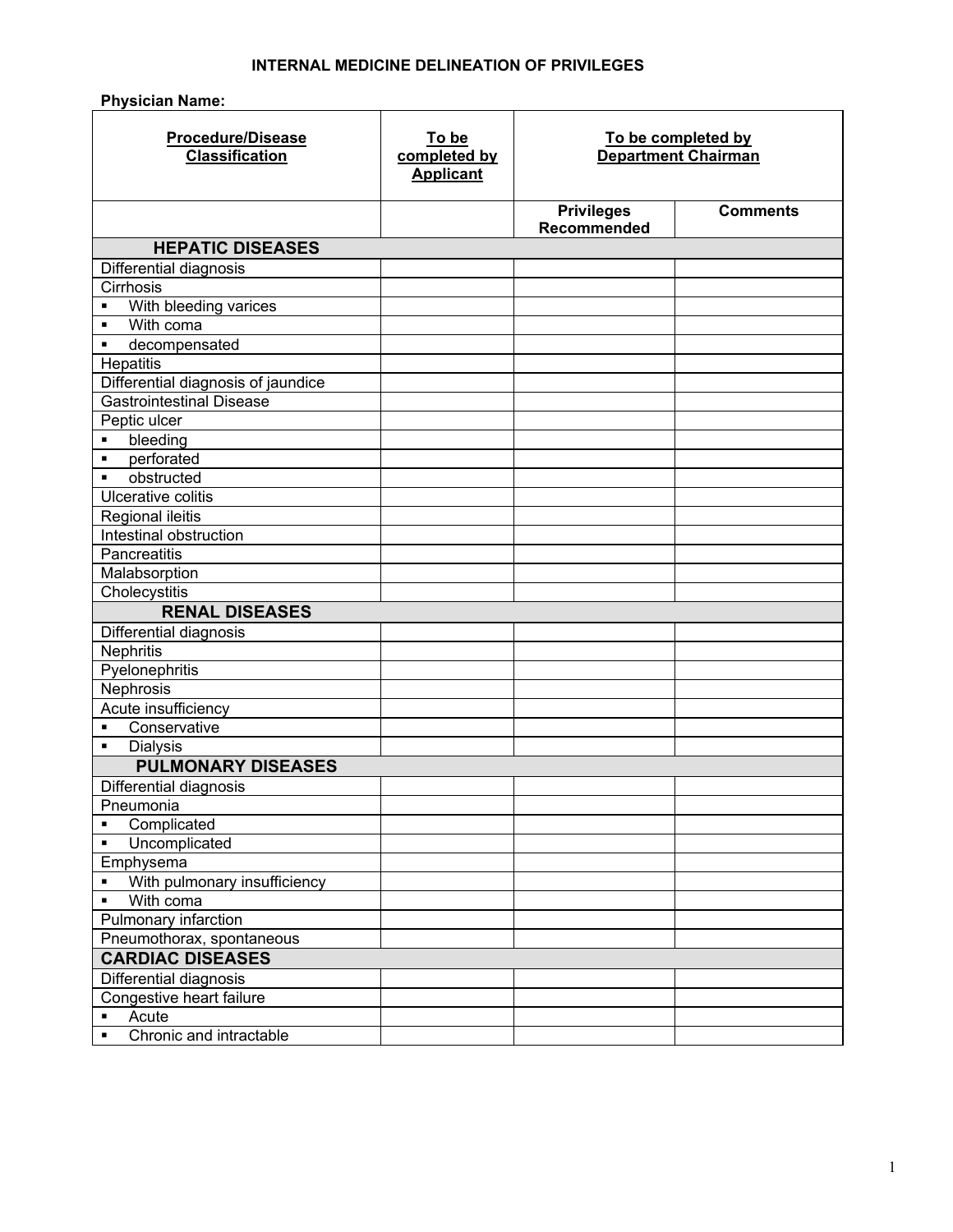| <b>Procedure/Disease</b><br><b>Classification</b> | To be<br>completed by<br><b>Applicant</b> | To be completed by<br><b>Department Chairman</b> |  |
|---------------------------------------------------|-------------------------------------------|--------------------------------------------------|--|
| Coronary heart disease<br>٠                       |                                           |                                                  |  |
| With angina<br>$\blacksquare$                     |                                           |                                                  |  |
| With coronary insufficiency<br>$\blacksquare$     |                                           |                                                  |  |
| <b>Bacterial endocarditis</b>                     |                                           |                                                  |  |
| Cardiac arrythmias                                |                                           |                                                  |  |
| Myocardial infarction                             |                                           |                                                  |  |
| With shock<br>$\blacksquare$                      |                                           |                                                  |  |
| With serious arrhythmia<br>$\blacksquare$         |                                           |                                                  |  |
| With cardiac arrest<br>$\blacksquare$             |                                           |                                                  |  |
| With congestive heart failure<br>$\blacksquare$   |                                           |                                                  |  |
| Recurrent<br>$\blacksquare$                       |                                           |                                                  |  |
| Rheumatic fever                                   |                                           |                                                  |  |
| Myocarditis                                       |                                           |                                                  |  |
| Pericarditis                                      |                                           |                                                  |  |
| Cardiac catheterization                           |                                           |                                                  |  |
| Cardioversion - medical                           |                                           |                                                  |  |
| Cardioversion - electrical                        |                                           |                                                  |  |
| <b>HYPERTENSION</b>                               |                                           |                                                  |  |
| Differential diagnosis                            |                                           |                                                  |  |
| Essential, unresponsive                           |                                           |                                                  |  |
| Malignant                                         |                                           |                                                  |  |
| Complicated                                       |                                           |                                                  |  |
| With cardiac insufficiency<br>$\blacksquare$      |                                           |                                                  |  |
| With renal insufficiency<br>$\blacksquare$        |                                           |                                                  |  |
| <b>METABOLIC AND ENDOCRINE</b>                    |                                           |                                                  |  |
| <b>DISEASES</b>                                   |                                           |                                                  |  |
| Differential diagnosis                            |                                           |                                                  |  |
| Diabetes mellitus                                 |                                           |                                                  |  |
| With acidosis                                     |                                           |                                                  |  |
| With coma<br>$\blacksquare$                       |                                           |                                                  |  |
| Thyroid conditions                                |                                           |                                                  |  |
| With coma<br>$\blacksquare$                       |                                           |                                                  |  |
| With thyrotoxic crisis<br>٠                       |                                           |                                                  |  |
| Parathyroid conditions                            |                                           |                                                  |  |
| Pituitary conditions                              |                                           |                                                  |  |
| Cushing's syndrome                                |                                           |                                                  |  |
| Addison's disease                                 |                                           |                                                  |  |
| Pheochromocytoma                                  |                                           |                                                  |  |
| Aldosteronism                                     |                                           |                                                  |  |
| Sex hormone abnormalities                         |                                           |                                                  |  |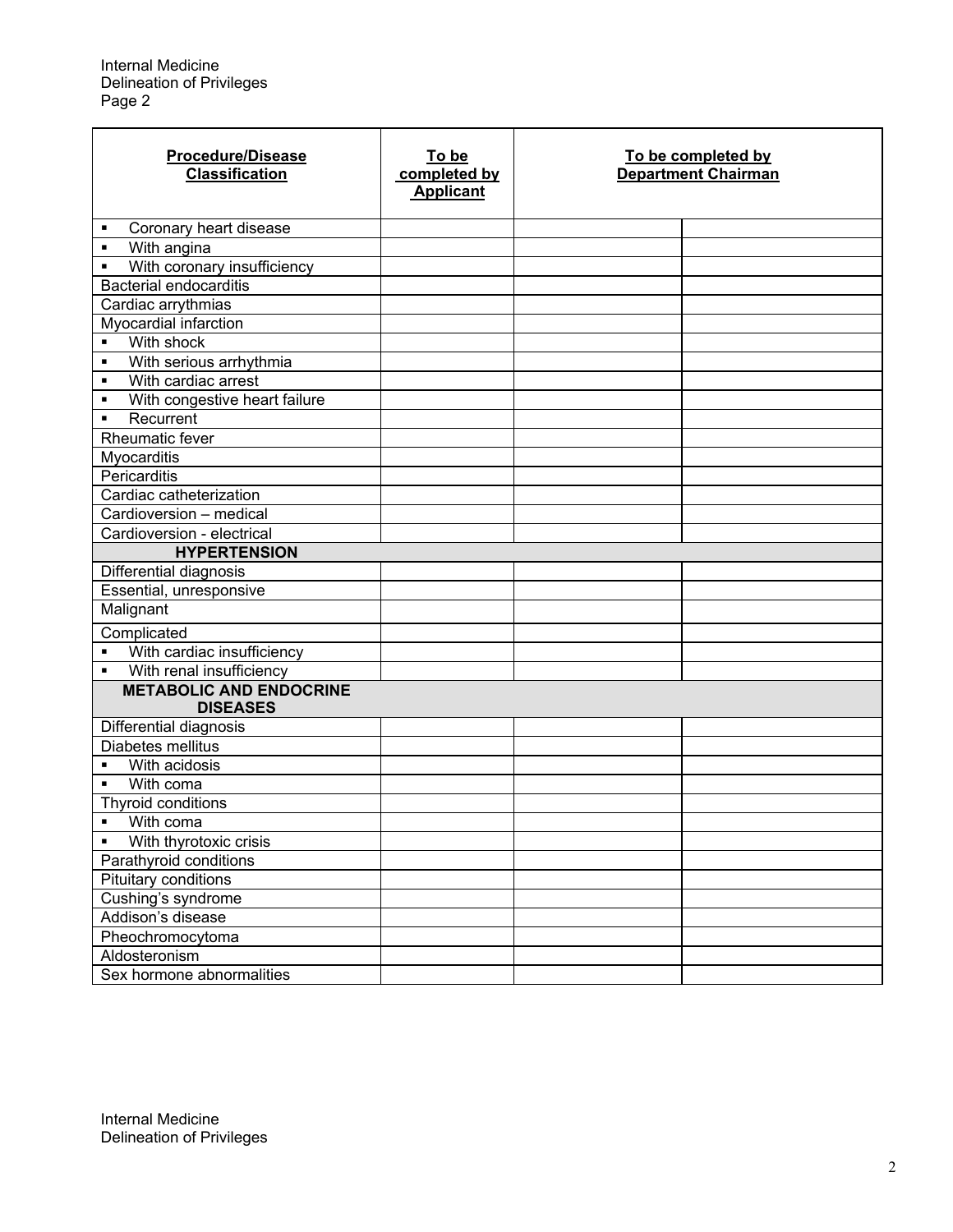| <b>Procedure/Disease</b><br><b>Classification</b> | To be<br>completed by<br><b>Applicant</b> | To be completed by<br><b>Department Chairman</b> |  |
|---------------------------------------------------|-------------------------------------------|--------------------------------------------------|--|
| <b>COLLAGEN DISEASES</b>                          |                                           |                                                  |  |
| Differential diagnosis                            |                                           |                                                  |  |
| Lupus erythematosus                               |                                           |                                                  |  |
| Periarteritis nodosa                              |                                           |                                                  |  |
| Thrombotic thrombocytopenic purpura               |                                           |                                                  |  |
| Dermatomyositis                                   |                                           |                                                  |  |
| Sclerederma                                       |                                           |                                                  |  |
| Necrotizing Granulomatosis                        |                                           |                                                  |  |
| <b>ARTHRITIS AND</b><br>MUSCULOSKELETAL DISEASE   |                                           |                                                  |  |
| Differential diagnosis                            |                                           |                                                  |  |
| Rheumatoid                                        |                                           |                                                  |  |
| Osteoarthritis                                    |                                           |                                                  |  |
| Gout                                              |                                           |                                                  |  |
| <b>HEMATOLOGICAL DISEASES</b>                     |                                           |                                                  |  |
| Differential diagnosis                            |                                           |                                                  |  |
| Leukemia                                          |                                           |                                                  |  |
| Acute<br>٠                                        |                                           |                                                  |  |
| Chronic<br>$\blacksquare$                         |                                           |                                                  |  |
| Hemorrhagic diathesis                             |                                           |                                                  |  |
| Primary anemia                                    |                                           |                                                  |  |
| <b>NEUROLOGICAL DISEASES</b>                      |                                           |                                                  |  |
| Differential diagnosis                            |                                           |                                                  |  |
| <b>Stroke</b>                                     |                                           |                                                  |  |
| Acute<br>$\blacksquare$                           |                                           |                                                  |  |
| Rehabilitation<br>$\blacksquare$                  |                                           |                                                  |  |
| Meningitis-Encephalitis                           |                                           |                                                  |  |
| Convulsive states                                 |                                           |                                                  |  |
| Parkinsonism                                      |                                           |                                                  |  |
| Degenerative<br>٠                                 |                                           |                                                  |  |
| Demyelinating<br>٠                                |                                           |                                                  |  |
| <b>ALLERGY</b>                                    |                                           |                                                  |  |
| <b>Differential diagnosis</b>                     |                                           |                                                  |  |
| Hay fever (desensitization)                       |                                           |                                                  |  |
| Urticaria                                         |                                           |                                                  |  |
| Serum sickness                                    |                                           |                                                  |  |
| Asthma                                            |                                           |                                                  |  |
| With desensitization<br>$\blacksquare$            |                                           |                                                  |  |
| <b>BIOPSY PROCEDURE</b>                           |                                           |                                                  |  |
| Liver                                             |                                           |                                                  |  |
| Renal                                             |                                           |                                                  |  |
| Pleural                                           |                                           |                                                  |  |
| Lung<br>Pericardial                               |                                           |                                                  |  |
|                                                   |                                           |                                                  |  |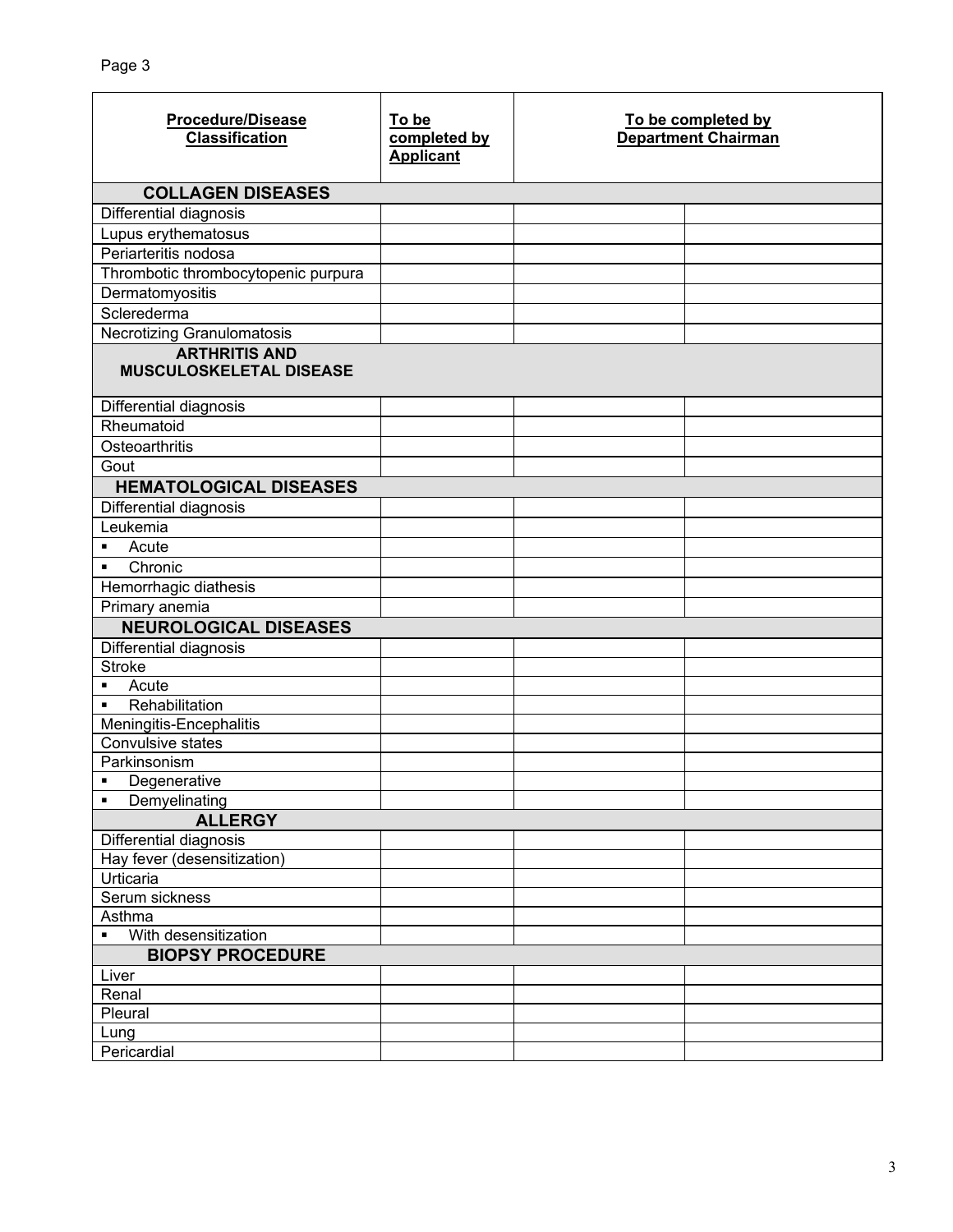| <b>Procedure/Disease</b><br><b>Classification</b> | To be<br>completed by<br><b>Applicant</b> | To be completed by<br>Department Chairman |                 |
|---------------------------------------------------|-------------------------------------------|-------------------------------------------|-----------------|
|                                                   |                                           | <b>Privileges</b><br>Recommended          | <b>Comments</b> |
| <b>ENDOSCOPY</b>                                  |                                           |                                           |                 |
| Esophagoscopy                                     |                                           |                                           |                 |
| Gastroscopy                                       |                                           |                                           |                 |
| Peritoneoscopy                                    |                                           |                                           |                 |
| Proctoscopy                                       |                                           |                                           |                 |
| Sigmoidoscopy                                     |                                           |                                           |                 |
| Bronchoscopy                                      |                                           |                                           |                 |
| <b>CONSCIOUS SEDATION</b>                         |                                           |                                           |                 |
| <b>ASPIRATION PROCEDURES</b>                      |                                           |                                           |                 |
| Thoracentesis                                     |                                           |                                           |                 |
| Paracentesis                                      |                                           |                                           |                 |
| Joint aspiration                                  |                                           |                                           |                 |
| Pericardiocentesis                                |                                           |                                           |                 |
| Bone marrow                                       |                                           |                                           |                 |
| <b>OTHER PROCEDURES</b>                           |                                           |                                           |                 |
| Arterial puncture                                 |                                           |                                           |                 |
| Arteriography                                     |                                           |                                           |                 |
| Bronchograms                                      |                                           |                                           |                 |
| <b>Bronchial brushing</b>                         |                                           |                                           |                 |
| <b>Bronchial lavage</b>                           |                                           |                                           |                 |
| Cardiac monitoring                                |                                           |                                           |                 |
| Cardiac pacemaker (transvenous)                   |                                           |                                           |                 |
| Electrocardiographic interpretation               |                                           |                                           |                 |
| Echocardiographic interpretation                  |                                           |                                           |                 |
| Electroencephalographic interpretation            |                                           |                                           |                 |
| Esophageal tamponade w/Senstaken                  |                                           |                                           |                 |
| tube                                              |                                           |                                           |                 |
| Exercise stress testing                           |                                           |                                           |                 |
| Gastric lavage and cytology                       |                                           |                                           |                 |
| Lymphangiography                                  |                                           |                                           |                 |
| Needle biopsy of:                                 |                                           |                                           |                 |
| Bone marrow<br>$\blacksquare$                     |                                           |                                           |                 |
| $\blacksquare$                                    |                                           |                                           |                 |
| ٠                                                 |                                           |                                           |                 |
| Peritoneal dialysis                               |                                           |                                           |                 |
| Phlebography                                      |                                           |                                           |                 |
| Phonocardiography interpretation                  |                                           |                                           |                 |
| Pulmonary function testing and<br>interpretation  |                                           |                                           |                 |
| Radio-isotope therapy                             |                                           |                                           |                 |
| Renal dialysis                                    |                                           |                                           |                 |
| Small intestinal biopsy with Crosby               |                                           |                                           |                 |
| capsule and Shriner tube                          |                                           |                                           |                 |
| Small intestine intubation                        |                                           |                                           |                 |
|                                                   |                                           |                                           |                 |